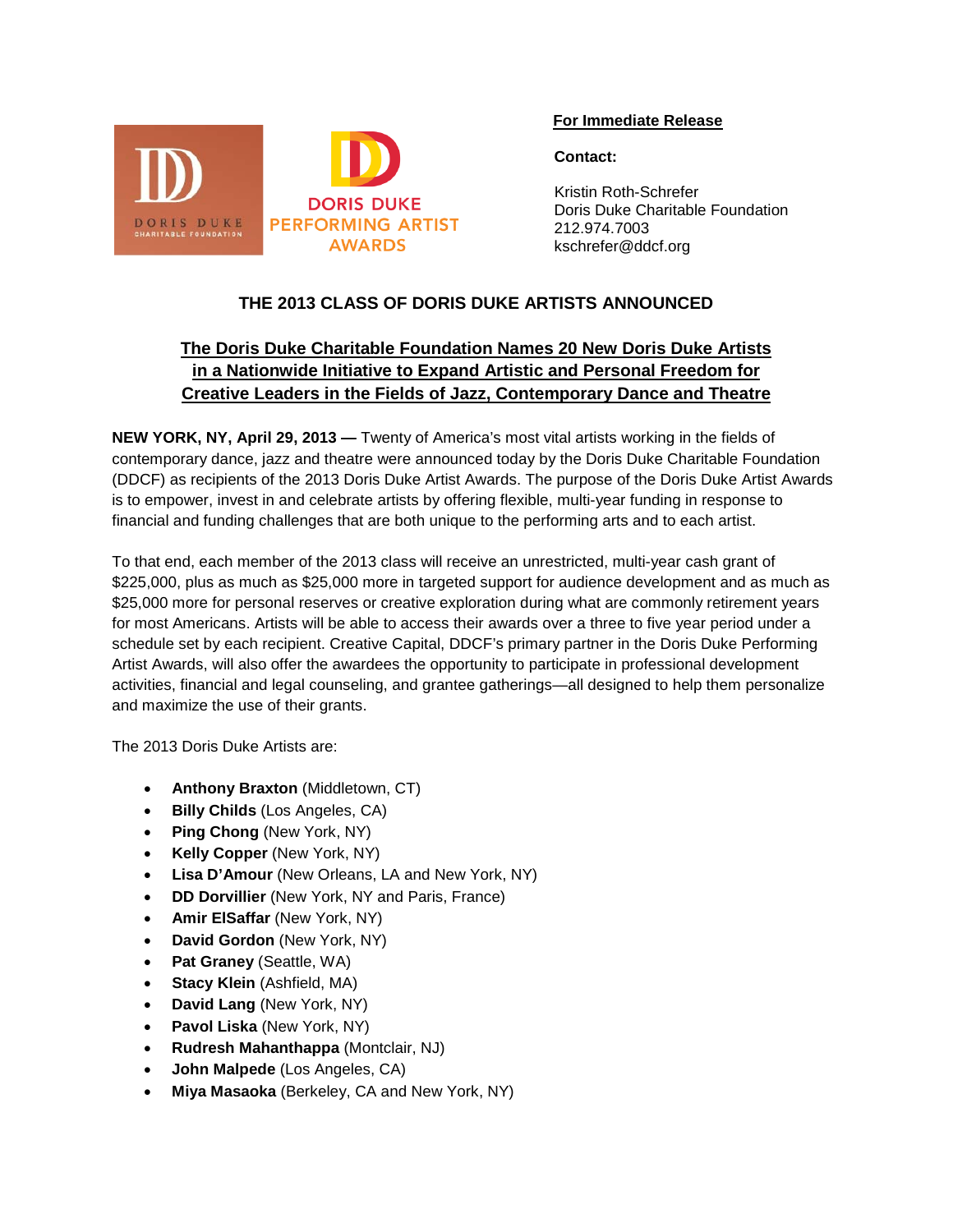- **Myra Melford** (Berkeley, CA)
- **Tere O'Connor** (Champaign, IL and New York, NY)
- **William Parker** (New York, NY)
- **Elizabeth Streb** (Brooklyn, NY)
- **Jawole Willa Jo Zollar** (Tallahassee, FL and Brooklyn, NY)

**Ben Cameron**, Program Director for the Arts at DDCF, stated, "We are thrilled to welcome a second group of grantees to the Doris Duke Artists program. Having seen the enormous value of this grant program for our first class, we are excited to expand the roster with these additional 20 artists—artists who produce thrilling, vibrant work that affects both audiences and the larger performing arts field. Our congratulations to them all."

Recognizing that talent and the ability to innovate are not restricted to artists of any age, the members of the 2013 class of Doris Duke Artists span from their mid-thirties to their early seventies. Among the class are artists who work to make performing arts accessible to untraditional or marginalized audiences, innovators who push and reinvent the boundaries of their fields, creators who integrate cross-cultural influences into their work, and masters who dive deep into the rich tradition of their forms—and more.

**Ruby Lerner**, Executive Director at Creative Capital, added, "We cannot wait to begin working with this phenomenal group of artists. It's an honor for us to partner with DDCF in this truly life-changing award program, which will impact not only the awardees, but also their many collaborators and the countless audience members whose lives will be enriched by their artistic work."

To qualify for consideration by the review panels, all the Doris Duke Artists must have won grants, prizes or awards on a national level for at least three different projects over the past ten years, with at least one project having received support from a DDCF-funded program. The panel chose the artists based on demonstrated evidence of exceptional creativity, ongoing self-challenge and the continuing potential to make significant contributions to the fields of jazz, contemporary dance and theatre in the future.

DDCF is granting these awards as part of a larger \$50 million, ten-year commitment over and above its existing funding for the performing arts. The first 21 Doris Duke Artists were announced in April 2012 and are already making use of their awards in a myriad of exciting ways: Several are using a portion of the award toward creative research by traveling abroad to learn new art forms, studying fields such as neuroscience, or learning new skills such as new instruments, music notation, foreign languages, filmmaking, poetry writing and painting, that could inform and fuel their future art. Others are creating archives of their work and hiring needed support staff for their projects. Many are using the awards toward creating greater personal financial stability and to fulfill life needs, such as health insurance, life insurance and emergency funds. The majority of the artists are taking advantage of the funds devoted to giving them options during the years in which most Americans retire, and some have made their very first contributions ever to retirement vehicles. Most are also pursuing the funds devoted to audience development activities to expand or deepen the base of people who consume or have access to their work through both digital and traditional tools.

**Young Jean Lee**, a 2012 recipient of the Doris Duke Artist Award, stated: "When I received the grant, I was at a point in my career when I was nearing burnout because the work pace had been so unrelenting and the financial payoff so little, to the point where it didn't feel sustainable. What this award is giving me—in a crucial period—is five more years to build my body of work and to see how far I can go with it. And, it just completely took away that question of, 'Can you be an artist?'"

By the end of the ten years, DDCF will have offered a total of at least 200 artists greatly expanded freedom to create, through an initiative that makes available the largest allocation of unrestricted cash grants ever given to individuals in contemporary dance, jazz and theatre. Provided to honorees through a rigorous, anonymous process of peer review—no applications are accepted—the grants are not tied to any specific project but are made as investments in the artists' personal and professional development and future work.